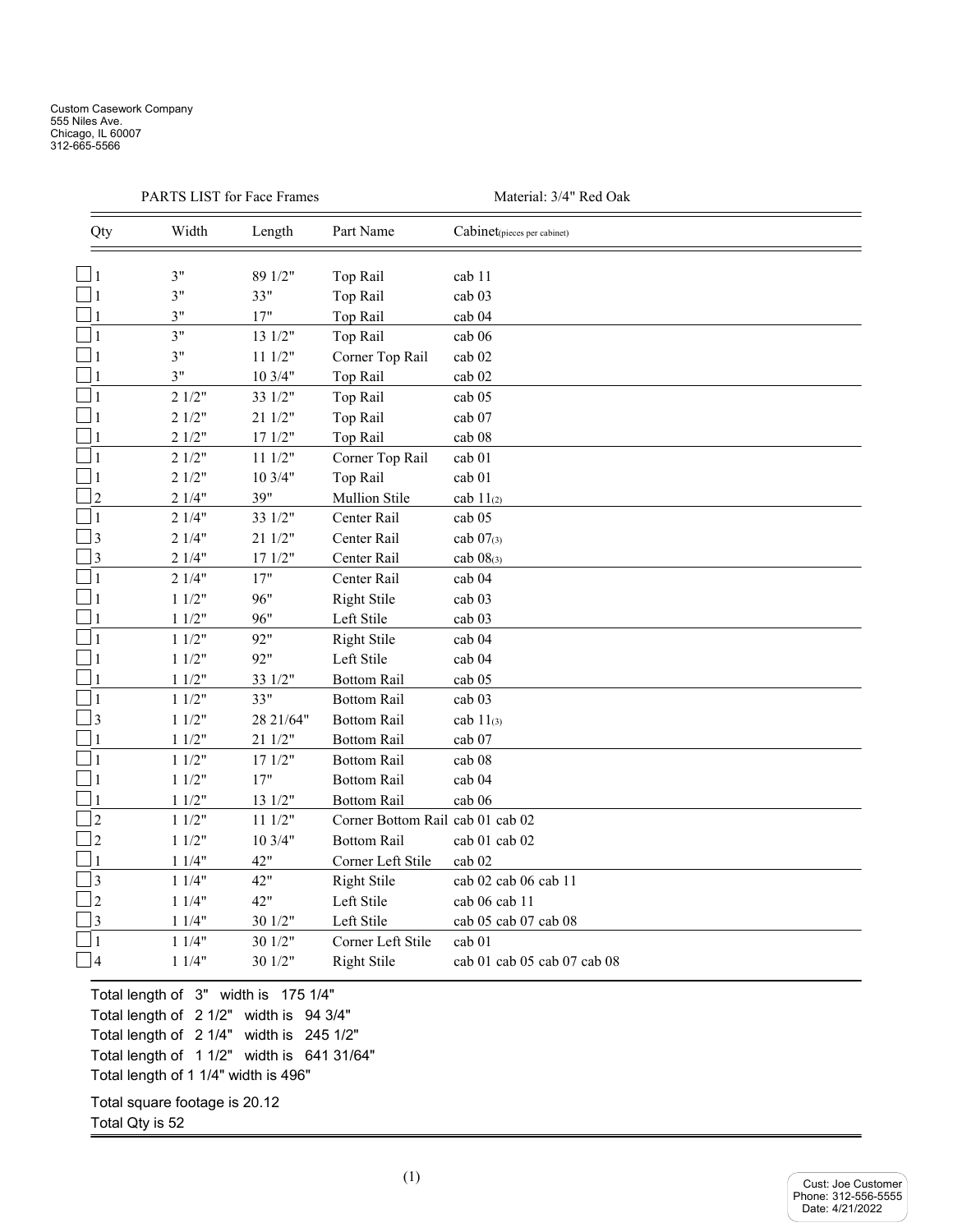|     | <b>PARTS LIST for Cabinet Box Parts</b> |        |                    | Material: 3/4" Red Oak Plywood |  |  |  |
|-----|-----------------------------------------|--------|--------------------|--------------------------------|--|--|--|
| Qty | Width                                   | Length | Part Name          | Cabinet(pieces per cabinet)    |  |  |  |
|     | $31 \frac{1}{4}$                        | 96"    | <b>Right Panel</b> | cab <sub>03</sub>              |  |  |  |
|     | 241/4"                                  | 92"    | Left Panel         | cab <sub>04</sub>              |  |  |  |
|     | Total square footage is 36.33           |        |                    |                                |  |  |  |

Total Qty is 2

|           | <b>PARTS LIST for Cabinet Box Parts</b> |           |             | Material: 3/4" Melamine (white 2-sided) |  |
|-----------|-----------------------------------------|-----------|-------------|-----------------------------------------|--|
| Qty       | Width                                   | Length    | Part Name   | Cabinet(pieces per cabinet)             |  |
|           | 34 1/4"                                 | 34 1/4"   | Fixed Shelf | cab <sub>01</sub>                       |  |
| $\Box$ 2  | 301/4"                                  | 35"       | Fixed Shelf | cab $03(2)$                             |  |
| $\Box$ 5  | 231/4"                                  | 19"       | Fixed Shelf | cab $04_{(5)}$                          |  |
| $\Box$ 2  | 22.1/4"                                 | 221/4"    | Fixed Shelf | cab $02_{(2)}$                          |  |
| $\vert$ 2 | 101/4"                                  | 39 3/4"   | Partition   | cab $11_{(2)}$                          |  |
| $\Box$ 3  | 101/4"                                  | 30 21/64" | Fixed Shelf | cab $11_{(3)}$                          |  |
| $-6$      | 101/4"                                  | 29 53/64" | Fixed Shelf | cab $11_{(6)}$                          |  |
| $\vert$ 2 | 101/4"                                  | 141/2"    | Fixed Shelf | cab $06(2)$                             |  |

Total square footage is 72.00 Total Qty is 23

PARTS LIST for Cabinet Box Parts Material: 1/4" Melamine (white 1-sided)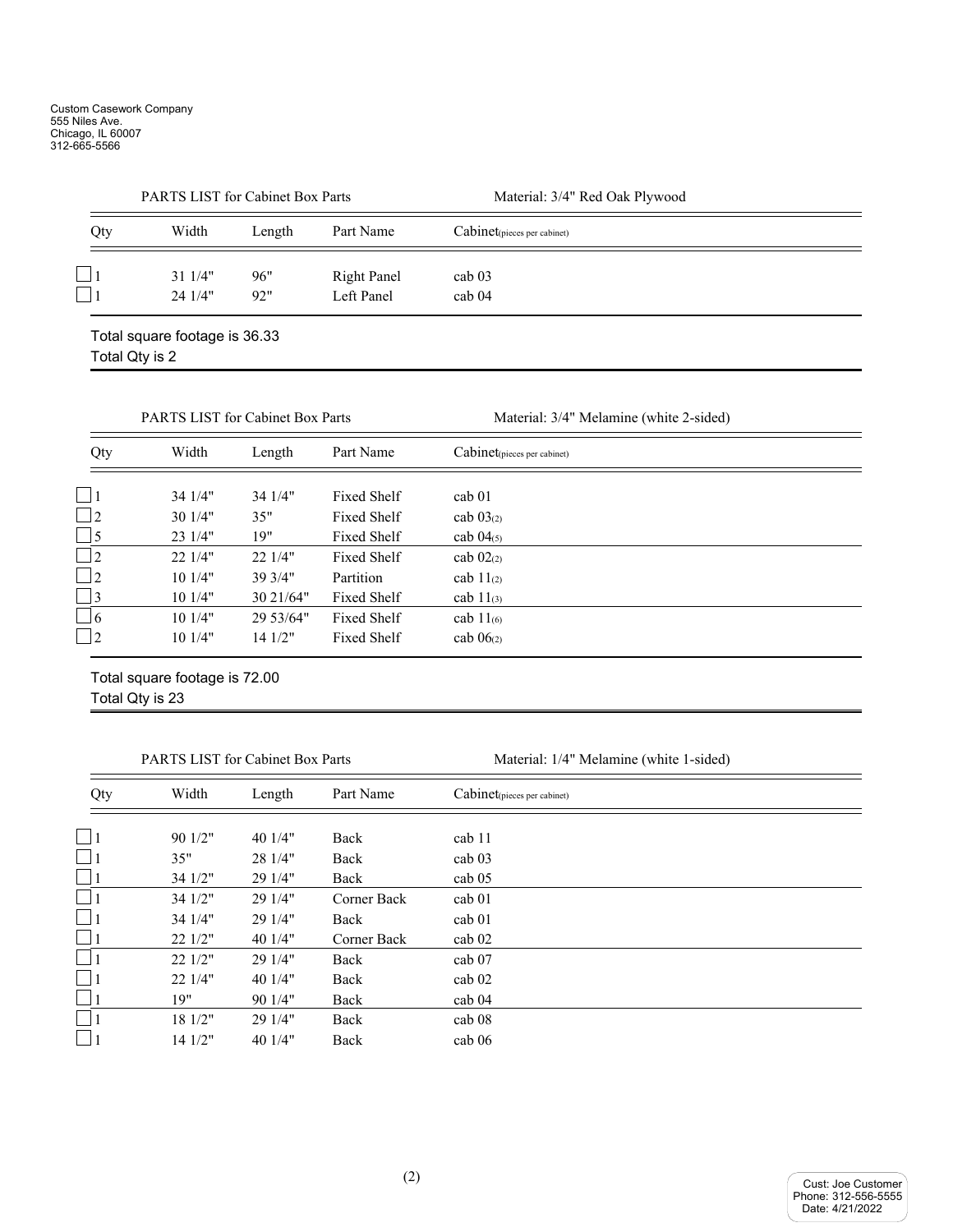| Total square footage is 89.93 |  |
|-------------------------------|--|
| Total Otvic 11                |  |

Total Qty is 11

|                | PARTS LIST for Cabinet Box Parts |         |                                        | Material: 3/4" Particle Board                               |
|----------------|----------------------------------|---------|----------------------------------------|-------------------------------------------------------------|
| Qty            | Width                            | Length  | Part Name                              | Cabinet <sub>(pieces per cabinet)</sub>                     |
|                | 43/4"                            | 36"     |                                        |                                                             |
|                | 43/4"                            | 36"     | <b>Back Toe Kick</b><br>Front Toe Kick | cab 05<br>cab 05                                            |
|                | 43/4"                            | 36"     | Corner Back Toe Kiclab 01              |                                                             |
| 1              | 43/4"                            | 33 1/4" | <b>Back Toe Kick</b>                   |                                                             |
|                |                                  |         |                                        | cab <sub>01</sub>                                           |
|                | 43/4"                            | 24"     | <b>Back Toe Kick</b>                   | cab 07                                                      |
|                | 43/4"                            | 24"     | Front Toe Kick                         | cab 07                                                      |
| $\mathbf{1}$   | 43/4"                            | 20"     | <b>Back Toe Kick</b>                   | cab 08                                                      |
|                | 43/4"                            | 20"     | Front Toe Kick                         | cab 08                                                      |
| $\overline{3}$ | 43/4"                            | 18 1/2" | Sleeper                                | cab $04_{(3)}$                                              |
| 3              | 43/4"                            | 18 1/4" | Corner Sleeper                         | cab $01_{(3)}$                                              |
| 13             | 43/4"                            | 171/2"  | Sleeper                                | cab $01_{(3)}$ cab $05_{(4)}$ cab $07_{(3)}$ cab $08_{(3)}$ |
|                | 43/4"                            | 16"     | <b>Back Toe Kick</b>                   | cab 04                                                      |
| $\mathbf{1}$   | 43/4"                            | 16"     | Front Toe Kick                         | cab 04                                                      |
|                | 43/4"                            | 15 3/4" | Corner Toe Kick                        | cab 01                                                      |
|                | 43/4"                            | 15"     | Front Toe Kick                         | cab 01                                                      |
| $\overline{2}$ | 4"                               | 90"     | Nailer                                 | cab $11_{(2)}$                                              |
| $\overline{2}$ | 4"                               | 34 1/2" | Nailer                                 | $cab\ 03_{(2)}$                                             |
| $\overline{2}$ | 4"                               | 34"     | Stretcher                              | cab 05 <sub>(2)</sub>                                       |
| $\overline{2}$ | 4"                               | 34"     | Nailer                                 | cab 05 <sub>(2)</sub>                                       |
| $\overline{2}$ | 4"                               | 34"     | Corner Nailer                          | cab $01_{(2)}$                                              |
| $\overline{2}$ | 4"                               | 33 1/4" | Nailer                                 | cab $01(2)$                                                 |
| $\overline{2}$ | 4"                               | 29 1/4" | Corner Stretcher                       | cab $01_{(2)}$                                              |
| $\overline{2}$ | 4"                               | 22"     | Stretcher                              | cab 07(2)                                                   |
| $\overline{2}$ | 4"                               | 22"     | Nailer                                 | cab 07(2)                                                   |
| $\overline{2}$ | 4"                               | 22"     | Corner Nailer                          | cab $02(2)$                                                 |
| $\overline{2}$ | 4"                               | 21 1/4" | Nailer                                 | cab $02_{(2)}$                                              |
| 3              | 4"                               | 18 1/2" | Nailer                                 | cab $04_{(3)}$                                              |
| $\overline{2}$ | 4"                               | 18"     | Stretcher                              | cab 08(2)                                                   |
| $\overline{2}$ | 4"                               | 18"     | Nailer                                 | cab 08(2)                                                   |
| $\overline{2}$ | 4"                               | 14"     | Nailer                                 | cab 06 <sub>(2)</sub>                                       |
| $\overline{2}$ | 4"                               | 113/4"  | Stretcher                              | cab $01(2)$                                                 |
| 1              | 4"                               | 4"      | Front Toe Kick                         | cab 09                                                      |
|                |                                  |         |                                        |                                                             |

Total square footage is 46.76 Total Qty is 65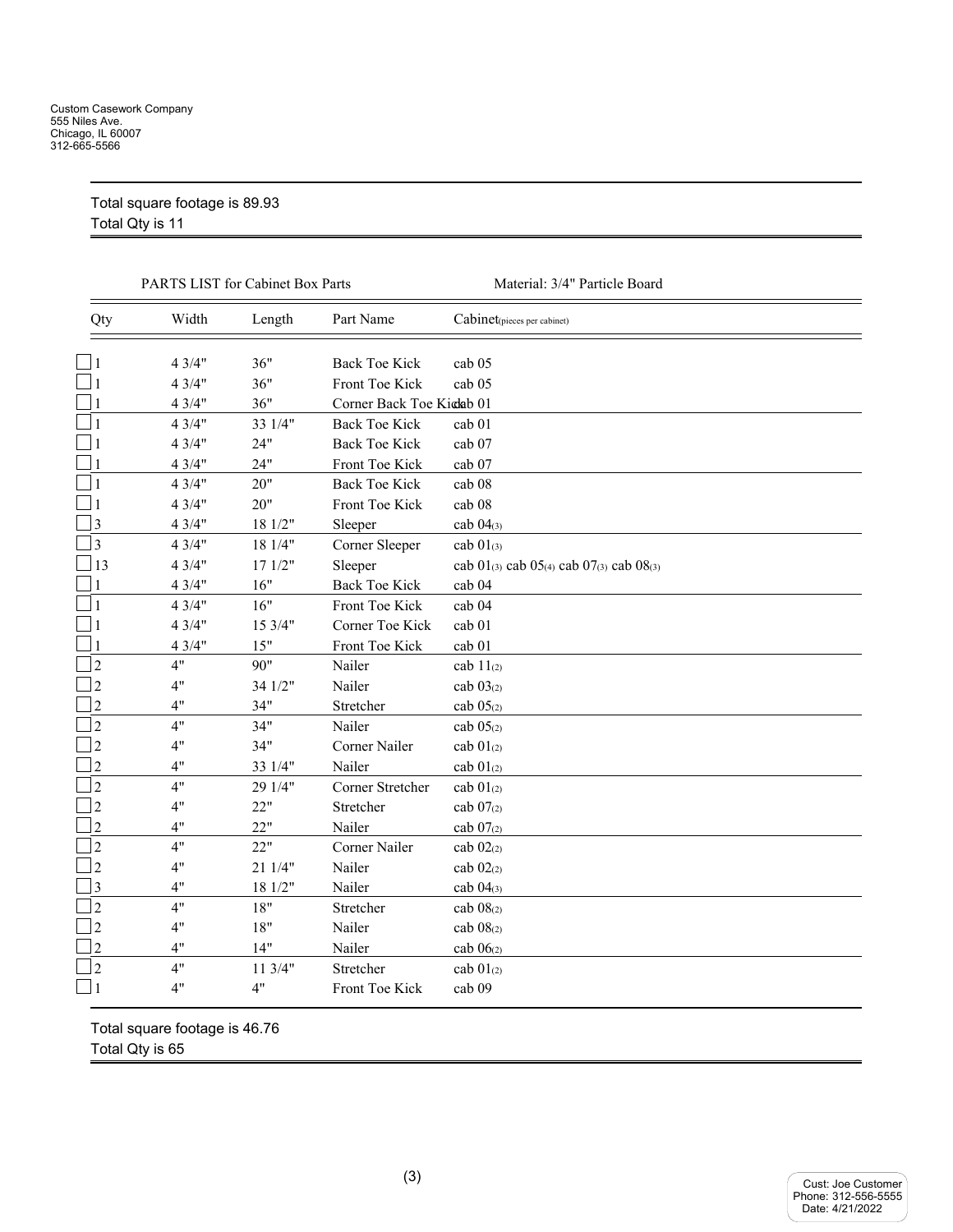|                | <b>PARTS LIST for Cabinet Box Parts</b>           |         |                    | Material: 3/4" Melamine (white 1-sided) |  |
|----------------|---------------------------------------------------|---------|--------------------|-----------------------------------------|--|
| Qty            | Width                                             | Length  | Part Name          | Cabinet <sub>(pieces per cabinet)</sub> |  |
| $\blacksquare$ | 35 1/4"                                           | 35 1/4" | <b>Bottom</b>      | cab 01                                  |  |
|                | 31 1/4"                                           | 35"     | Top                | cab 03                                  |  |
|                | 31 1/4"                                           | 35"     | <b>Bottom</b>      | cab 03                                  |  |
|                | 24 1/4"                                           | 19"     | Top                | cab 04                                  |  |
|                | 24 1/4"                                           | 19"     | Bottom             | cab 04                                  |  |
|                | 23 1/4"                                           | 34 1/2" | <b>Bottom</b>      | cab 05                                  |  |
| $\overline{3}$ | 23 1/4"                                           | 29 3/4" | Left Panel         | cab 05 cab 07 cab 08                    |  |
| $\overline{4}$ | 23 1/4"                                           | 29 3/4" | <b>Right Panel</b> | cab 01 cab 05 cab 07 cab 08             |  |
|                | 23 1/4"                                           | 29 3/4" | Corner Left Panel  | cab 01                                  |  |
|                | 23 1/4"                                           | 23 1/4" | Top                | cab 02                                  |  |
|                | 23 1/4"                                           | 23 1/4" | Bottom             | cab <sub>02</sub>                       |  |
|                | 23 1/4"                                           | 22 1/2" | <b>Bottom</b>      | cab 07                                  |  |
|                | 23 1/4"                                           | 18 1/2" | <b>Bottom</b>      | cab 08                                  |  |
|                | 11 1/4"                                           | 90 1/2" | Top                | cab 11                                  |  |
|                | 111/4"                                            | 90 1/2" | <b>Bottom</b>      | cab 11                                  |  |
|                | 111/4"                                            | 41 1/4" | Corner Left Panel  | cab <sub>02</sub>                       |  |
| 3              | 111/4"                                            | 41 1/4" | <b>Right Panel</b> | cab 02 cab 06 cab 11                    |  |
| $\overline{2}$ | 11 1/4"                                           | 41 1/4" | Left Panel         | cab 06 cab 11                           |  |
|                | 111/4"                                            | 141/2"  | Top                | cab 06                                  |  |
|                | 11 1/4"                                           | 14 1/2" | <b>Bottom</b>      | cab 06                                  |  |
|                | Total square footage is 124.09<br>Total Qty is 28 |         |                    |                                         |  |

|                                                | <b>PARTS LIST for Fillers</b> |        |           | Material: 3/4" Red Oak Plywood |
|------------------------------------------------|-------------------------------|--------|-----------|--------------------------------|
| Qty                                            | Width                         | Length | Part Name | Cabinet(pieces per cabinet)    |
|                                                | 4"                            | 301/2" | Filler    | cab <sub>09</sub>              |
| Total square footage is 0.85<br>Total Qty is 1 |                               |        |           |                                |

| <b>DOOR SIZES</b> |            |                    |           | $3/4$ "square frame (Red Oak) with raised panel(s) (Red Oak) |  |  |
|-------------------|------------|--------------------|-----------|--------------------------------------------------------------|--|--|
| Qty               | Width      | Height             | Part Name | Cabinet <sub>(pieces per cabinet)</sub>                      |  |  |
| $\Box$ 2          | 18"        | 43.5/8"            | door      | cab $04_{(2)}$                                               |  |  |
| $\Box$ 2          | 171/8"     | 211/4"             | door      | $cab \ 05_{(2)}$                                             |  |  |
| $\Box$ 2          | $16\,7/8"$ | 261/2"             | door      | cab $03(2)$                                                  |  |  |
| $\Box$ 6          | 14 3 5/64" | $38 \frac{1}{2}$ " | door      | cab $11_{(6)}$                                               |  |  |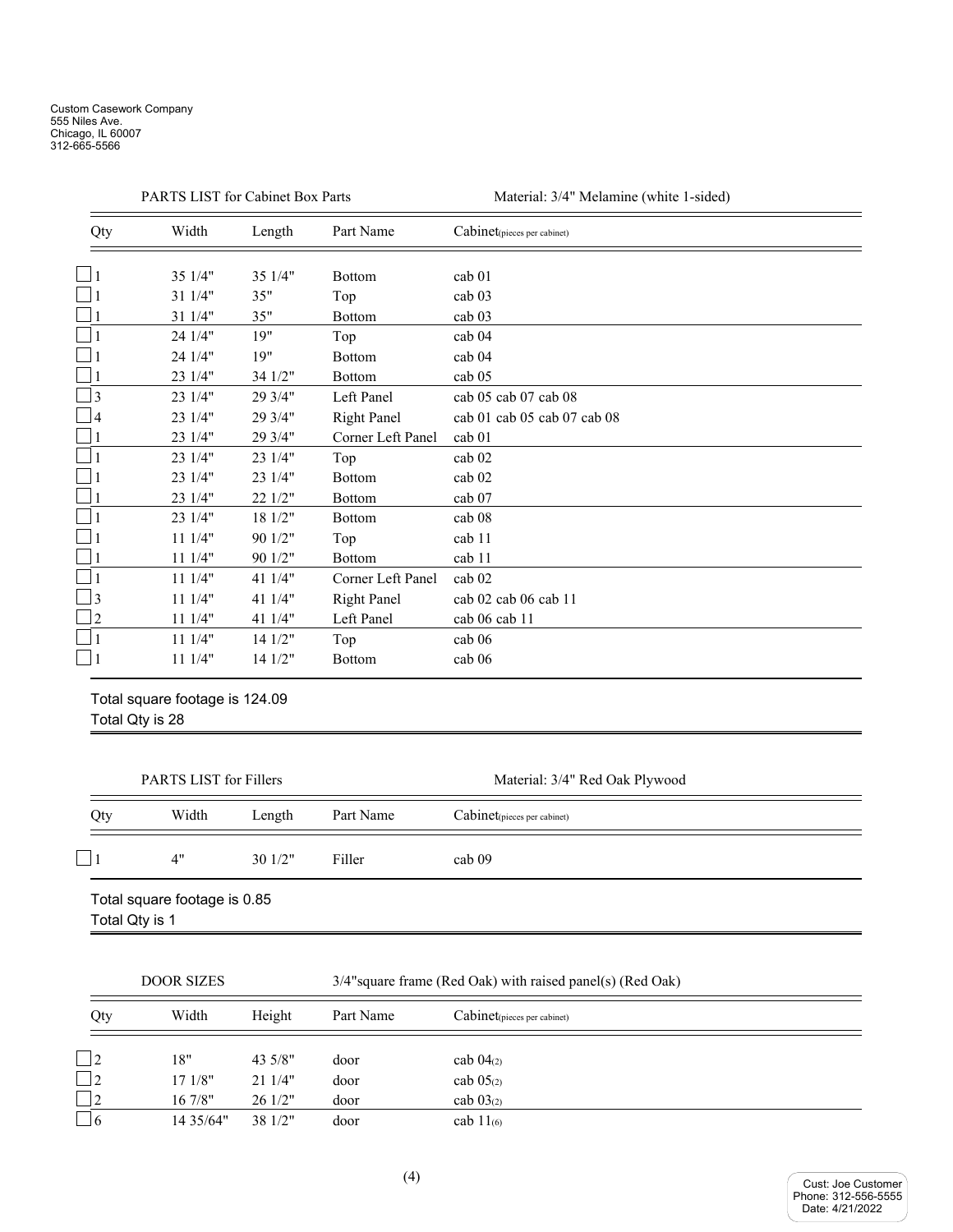| <b>DOOR SIZES</b> |                                                  |         | 3/4" square frame (Red Oak) with raised panel(s) (Red Oak) |                                                                          |  |
|-------------------|--------------------------------------------------|---------|------------------------------------------------------------|--------------------------------------------------------------------------|--|
| Qty               | Width                                            | Height  | Part Name                                                  | Cabinet(pieces per cabinet)                                              |  |
|                   | 14 1/2"                                          | 38 1/2" | door                                                       | cab 06                                                                   |  |
| $\overline{2}$    | 101/2"                                           | 38 1/2" | door                                                       | cab $02(2)$                                                              |  |
| $\overline{2}$    | 10 1/2"                                          | 27 1/2" | door                                                       | cab $01(2)$                                                              |  |
|                   | Total square footage is 59.00<br>Total Qty is 17 |         |                                                            |                                                                          |  |
|                   | PLANT-ON SIZES                                   |         |                                                            | 3/4" double compound arch frame (Red Oak) with raised panel(s) (Red Oak) |  |
| Qty               | Width                                            | Height  | Part Name                                                  | Cabinet <sub>(pieces per cabinet)</sub>                                  |  |
|                   | 31 3/4"                                          | 96"     | plant-on                                                   | cab 03                                                                   |  |
|                   | 24 3/4"                                          | 92"     | plant-on                                                   | cab 04                                                                   |  |
| Total Qty is 2    | Total square footage is 36.98                    |         |                                                            |                                                                          |  |
|                   | DRAWER-FRONT SIZES                               |         |                                                            | 3/4"slab (horizontal grain)(Red Oak) with edging (Red Oak)               |  |
| Qty               | Width                                            | Height  | Part Name                                                  | Cabinet <sub>(pieces per cabinet)</sub>                                  |  |
|                   | 34 1/2"                                          | 5"      | drawer-front                                               | cab 05                                                                   |  |
| 3                 | 22 1/2"                                          | 61/4"   | drawer-front                                               | cab 07(3)                                                                |  |
|                   | 22 1/2"                                          | 5"      | drawer-front                                               | cab 07                                                                   |  |
| 3                 | 18 1/2"                                          | 61/4"   | drawer-front                                               | cab $08$ (3)                                                             |  |
|                   | 18 1/2"                                          | 5"      | drawer-front                                               | cab 08                                                                   |  |
| Total Qty is 9    | Total square footage is 7.96                     |         |                                                            |                                                                          |  |
|                   | <b>DRAWER BOX SIZES</b>                          |         | Box Depth: 20"                                             |                                                                          |  |

| Qty | Width              | Height | Part Name  | Cabinet <sub>(pieces per cabinet)</sub> |  |
|-----|--------------------|--------|------------|-----------------------------------------|--|
|     | 201/2"             | 4"     | drawer box | cab $07_{(3)}$                          |  |
|     |                    |        |            |                                         |  |
|     | 201/2"             | 2.3/4" | drawer box | cab 07                                  |  |
| 3   | 161/2"             | 4"     | drawer box | cab $08_{(3)}$                          |  |
|     | $16 \frac{1}{2}$ " | 2.3/4" | drawer box | cab <sub>08</sub>                       |  |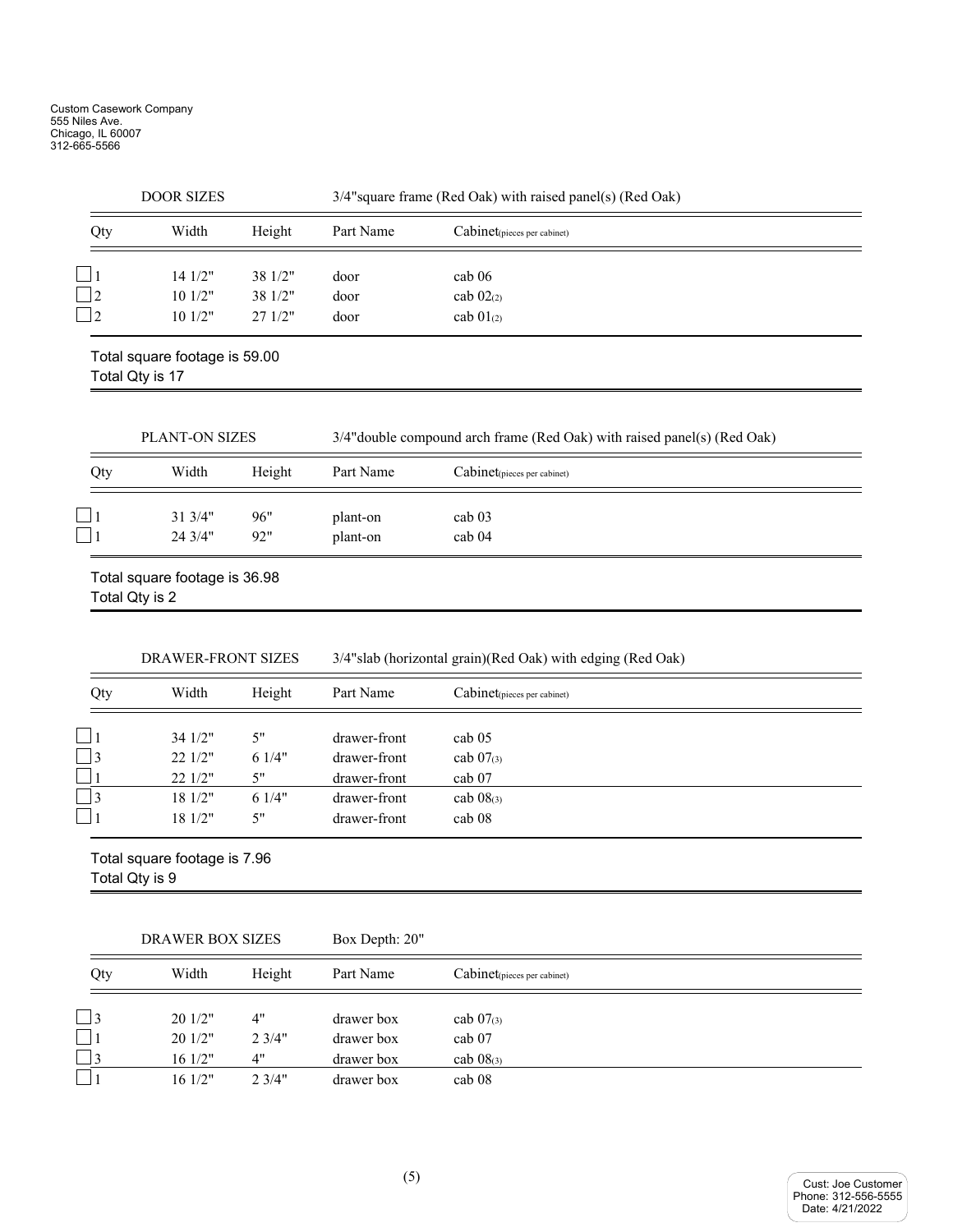## Total Qty is 8

|                | PARTS LIST for DOORS (Panels) |         |           | Material: 1/2" Red Oak      |
|----------------|-------------------------------|---------|-----------|-----------------------------|
| Qty            | Width                         | Length  | Part Name | Cabinet(pieces per cabinet) |
| $\blacksquare$ | 141/4"                        | 193/16" | Raised    | cab $04_{(4)}$              |
| $\Box$ 2       | 13 3/8"                       | 171/2"  | Raised    | cab $05(2)$                 |
| $\Box$ 2       | 13 1/8"                       | 223/4"  | Raised    | cab $03(2)$                 |
| $\square$ 6    | 10.51/64"                     | 34 3/4" | Raised    | cab $11_{(6)}$              |
| $\Box$ 1       | 10.3/4"                       | 34 3/4" | Raised    | cab 06                      |
| $\Box$ 2       | 6.3/4"                        | 34.3/4" | Raised    | cab $02_{(2)}$              |
| $\overline{2}$ | 6.3/4"                        | 233/4"  | Raised    | cab $01_{(2)}$              |
|                |                               |         |           |                             |

Total square footage is 38.70 Total Qty is 19

PARTS LIST for DOORS (Rails) Material: 3/4" Red Oak

| Qty                        | Width | Length   | Part Name     | Cabinet(pieces per cabinet)   |
|----------------------------|-------|----------|---------------|-------------------------------|
|                            |       |          |               |                               |
| $\Box$ 2                   | 21/4" | 14 1/2"  | Center        | cab $04_{(2)}$                |
| $\Box$ 2                   | 21/4" | 141/2"   | <b>Bottom</b> | cab $04_{(2)}$                |
| $\Box$ 2                   | 21/4" | 14 1/2"  | Top           | cab $04_{(2)}$                |
| $\Box$ 2                   | 21/4" | 13 5/8"  | <b>Bottom</b> | cab 05 <sub>(2)</sub>         |
| $\Box$ 2                   | 21/4" | 13 5/8"  | Top           | cab $05_{(2)}$                |
| $\square_2$                | 21/4" | 13 3/8"  | <b>Bottom</b> | cab $03_{(2)}$                |
| $\overline{\phantom{0}}$ 2 | 21/4" | 13 3/8"  | Top           | cab $03_{(2)}$                |
| $\Box$ 6                   | 21/4" | 113/64"  | <b>Bottom</b> | cab $11_{(6)}$                |
| $\Box$ 6                   | 21/4" | 11 3/64" | Top           | cab $11_{(6)}$                |
|                            | 21/4" | 11"      | <b>Bottom</b> | cab 06                        |
| $\Box$ 1                   | 21/4" | 11"      | Top           | cab 06                        |
| $\frac{1}{4}$              | 21/4" | 7"       | <b>Bottom</b> | cab $01_{(2)}$ cab $02_{(2)}$ |
| $\Box$ 4                   | 21/4" | 7"       | Top           | cab $01_{(2)}$ cab $02_{(2)}$ |

Total length of 2 1/4" width is 405 1/2"

Total Qty is 36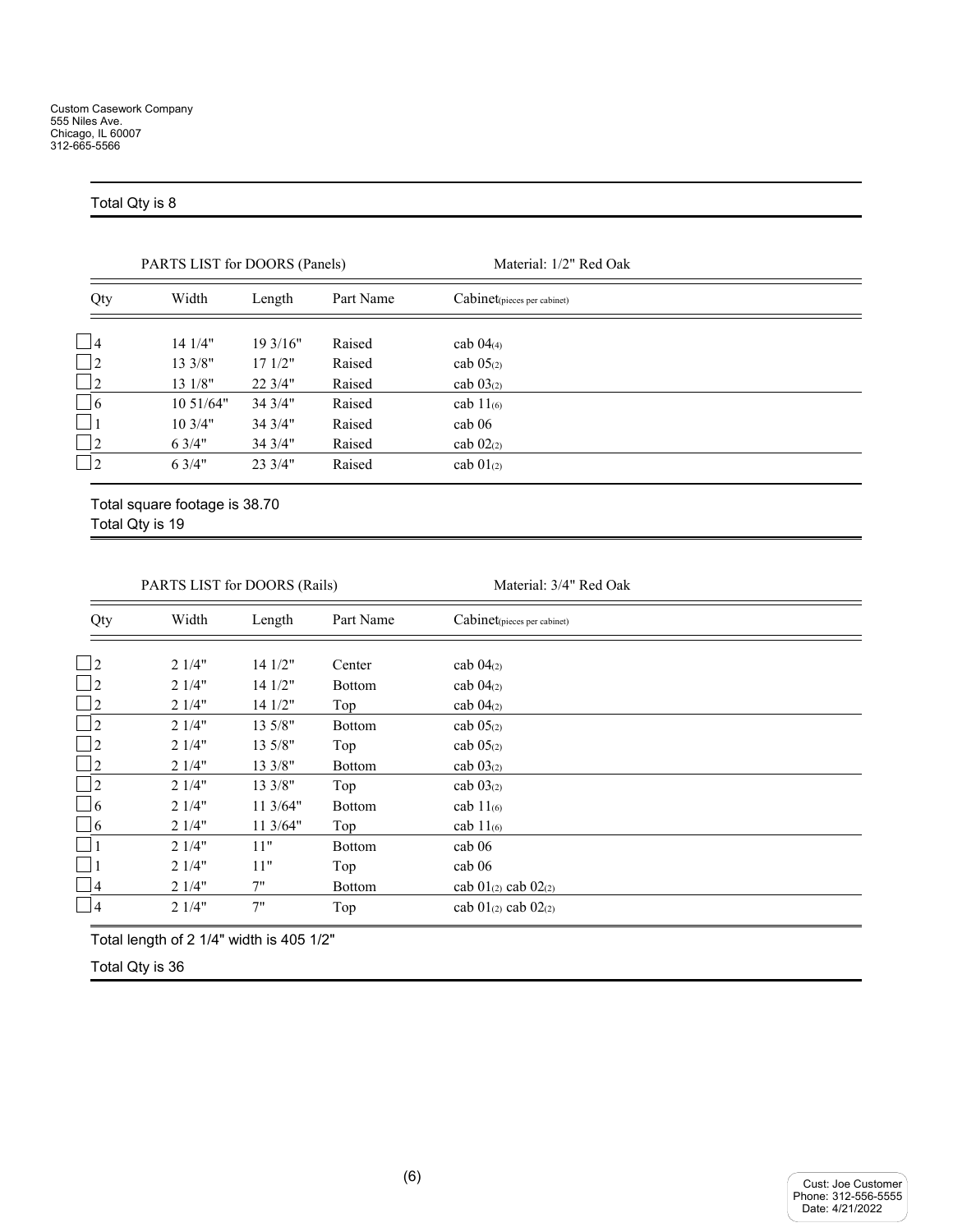|                          | PARTS LIST for DOORS (Stiles) |         |           | Material: 3/4" Red Oak               |  |
|--------------------------|-------------------------------|---------|-----------|--------------------------------------|--|
| Qty                      | Width                         | Length  | Part Name | Cabinet(pieces per cabinet)          |  |
| $\Box$ 2                 | 21/4"                         | 43 5/8" | Right     | cab $04_{(2)}$                       |  |
| $\Box$ 2                 | 21/4"                         | 43 5/8" | Left      | cab $04_{(2)}$                       |  |
| $\Box$ 9                 | 21/4"                         | 38 1/2" | Right     | cab $02_{(2)}$ cab 06 cab $11_{(6)}$ |  |
| $\overline{\phantom{a}}$ | 21/4"                         | 38 1/2" | Left      | cab $02_{(2)}$ cab 06 cab $11_{(6)}$ |  |
| $\Box$ 2                 | 21/4"                         | 271/2"  | Right     | cab $01_{(2)}$                       |  |
| $\Box$ 2                 | 21/4"                         | 271/2"  | Left      | cab $01_{(2)}$                       |  |
| $\Box$ 2                 | 21/4"                         | 26 1/2" | Right     | cab $03_{(2)}$                       |  |
| $\Box$ 2                 | 21/4"                         | 26 1/2" | Left      | cab $03(2)$                          |  |
| $\Box$ 2                 | 21/4"                         | 21 1/4" | Right     | cab $05(2)$                          |  |
| $\Box$ 2                 | 21/4"                         | 211/4"  | Left      | cab $05(2)$                          |  |

Total length of 2 1/4" width is 1168 1/2"

Total Qty is 34

|     | PARTS LIST for PLANT-ONS (Panels) |                  |                  | Material: 1/2" Red Oak        |  |
|-----|-----------------------------------|------------------|------------------|-------------------------------|--|
| Qty | Width                             | Length           | Part Name        | Cabinet(pieces per cabinet)   |  |
|     | 28"<br>21"                        | 471/4"<br>451/4" | Raised<br>Raised | cab $03(2)$<br>cab $04_{(2)}$ |  |

Total square footage is 31.57 Total Qty is 4

PARTS LIST for PLANT-ONS (Rails) Material: 3/4" Red Oak

| Qty       | Width | Length  | Part Name     | Cabinet(pieces per cabinet) |  |
|-----------|-------|---------|---------------|-----------------------------|--|
|           | 3"    | 28 1/4" | Center        | cab <sub>03</sub>           |  |
| 11        | 3"    | 28 1/4" | <b>Bottom</b> | cab <sub>03</sub>           |  |
|           | 3"    | 28 1/4" | Top           | cab <sub>03</sub>           |  |
| $\vert$ 1 | 3"    | 211/4"  | Center        | cab <sub>04</sub>           |  |
| $\vert$ 1 | 3"    | 211/4"  | <b>Bottom</b> | cab <sub>04</sub>           |  |
| $\Box$ 1  | 3"    | 211/4"  | Top           | cab <sub>04</sub>           |  |

Total Qty is 6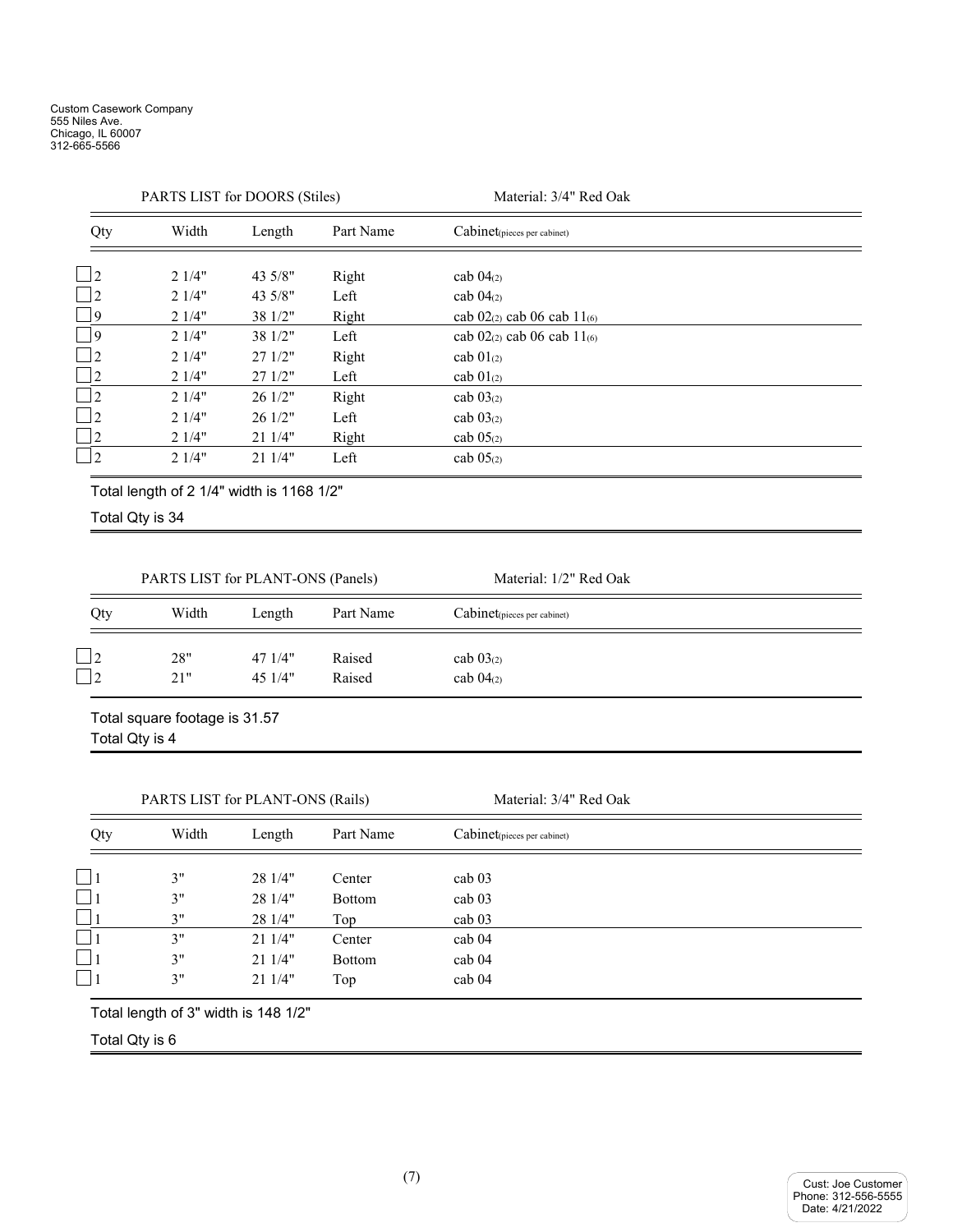|     | PARTS LIST for PLANT-ONS (Stiles) |        |           | Material: 3/4" Red Oak      |
|-----|-----------------------------------|--------|-----------|-----------------------------|
| Qty | Width                             | Length | Part Name | Cabinet(pieces per cabinet) |
|     | 21/4"                             | 96"    | Right     | cab <sub>03</sub>           |
|     | 21/4"                             | 96"    | Left      | cab <sub>03</sub>           |
|     | 21/4"                             | 92"    | Right     | cab 04                      |
|     | 2.1/4"                            | 92"    | Left      | cab <sub>04</sub>           |

Total length of 2 1/4" width is 376"

Total Qty is 4

PARTS LIST for DRAWER-FRONTS (Slabs) Material: 3/4" Red Oak

| Qty       | Width | Length  | Part Name        | Cabinet <sub>(pieces per cabinet)</sub> |
|-----------|-------|---------|------------------|-----------------------------------------|
| $\vert$ 3 | 61/8" | 22.3/8" | Horizontal Grain | cab $07_{(3)}$                          |
| $\Box$ 3  | 61/8" | 18.3/8" | Horizontal Grain | cab $08$ <sub>(3)</sub>                 |
|           | 47/8" | 34.3/8" | Horizontal Grain | cab <sub>05</sub>                       |
|           | 47/8" | 22.3/8" | Horizontal Grain | cab 07                                  |
|           | 47/8" | 18.3/8" | Horizontal Grain | cab 08                                  |

Total square footage is 7.74 Total Qty is 9

PARTS LIST for DRAWER-FRONTS (Edging) Material: 1/16" Red Oak

| Qty       | Width | Length  | Part Name     | Cabinet(pieces per cabinet)   |
|-----------|-------|---------|---------------|-------------------------------|
| $\vert$ 1 | 3/4"  |         |               |                               |
|           |       | 343/8"  | <b>Bottom</b> | cab <sub>05</sub>             |
| $\Box$    | 3/4"  | 34 3/8" | Top           | cab <sub>05</sub>             |
| $\Box$ 4  | 3/4"  | 22.3/8" | <b>Bottom</b> | cab $07_{(4)}$                |
| $\Box$ 4  | 3/4"  | 22 3/8" | Top           | cab $07_{(4)}$                |
| $\Box$ 4  | 3/4"  | 183/8"  | <b>Bottom</b> | cab $08_{(4)}$                |
| $\Box$ 4  | 3/4"  | 18.3/8" | Top           | cab $08(4)$                   |
| $\Box$ 6  | 3/4"  | 61/4"   | Right         | cab $07_{(3)}$ cab $08_{(3)}$ |
| $\Box$ 6  | 3/4"  | 61/4"   | Left          | cab $07_{(3)}$ cab $08_{(3)}$ |
| $\Box$ 3  | 3/4"  | 5"      | Right         | cab 05 cab 07 cab 08          |
| $\Box$ 3  | 3/4"  | 5"      | Left          | cab 05 cab 07 cab 08          |